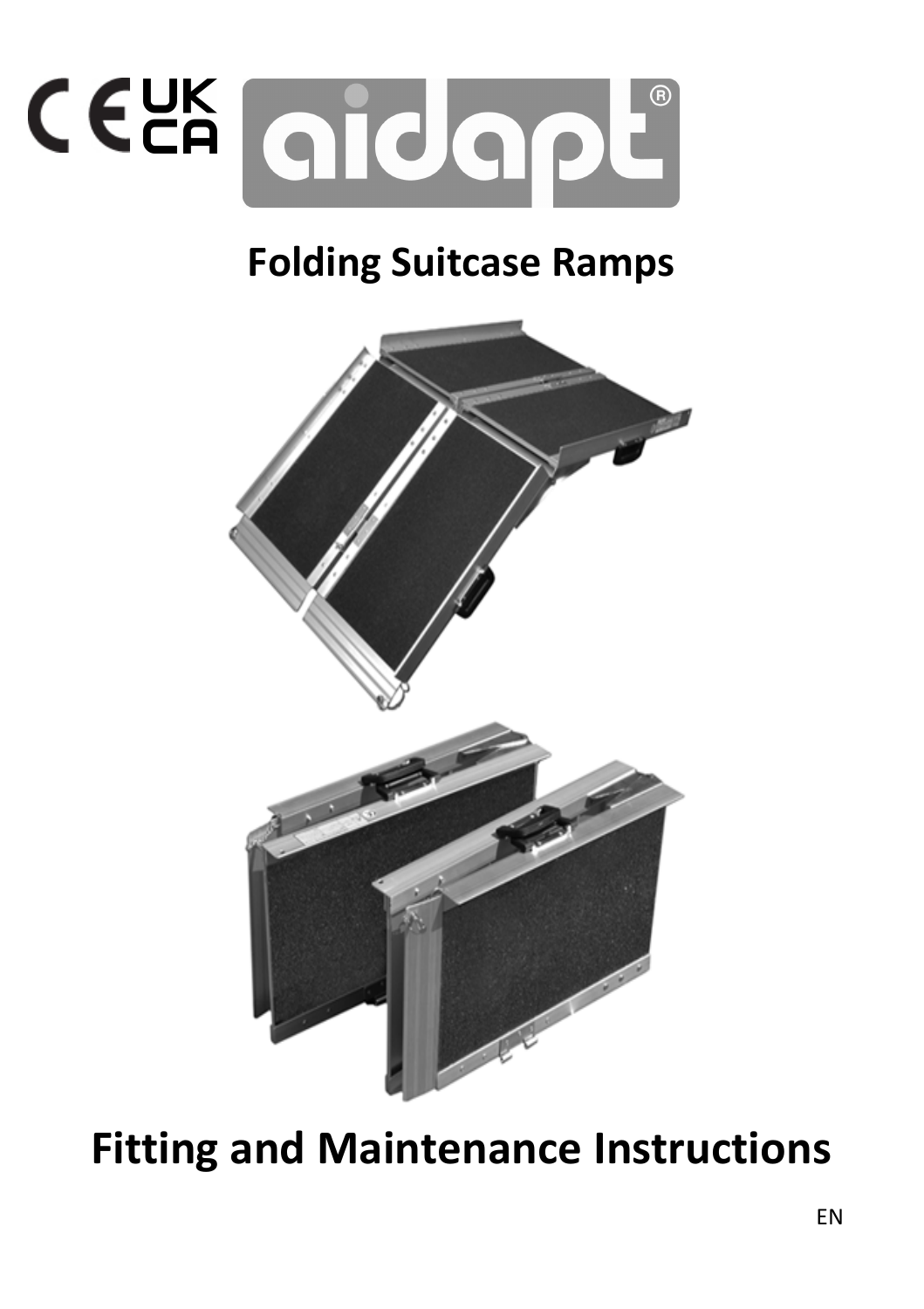# **CAUTION!**

#### **NB: Please read this manual before operation for maintenance instructions and safe usage of these ramps.**

Always risk assess any situation for any possible risks.

Only use these ramps with a qualified helper, never exceed the recommended weight limit during use.

Always back the wheelchair/scooter down the ramps and use a lap strap for safety.

Always check the wheelchairs/scooters owners' manual regarding the safe incline for any particular chair.

#### **NB. This equipment must be installed by a competent person.**

| <b>VA143D</b> | 4ft Folding Briefcase Ramp |
|---------------|----------------------------|
| VA143S        | 6ft Folding Briefcase Ramp |

Weight Capacity 272 kg (43 st) using both ramps (136 kg (21 stone) per ramp)

#### **Do not exceed the weight limit stated – doing so could put the user at risk.**

#### **USING YOUR RAMP**

- Always fully extend the ramps before use to minimize the risk of injury, and also make any ascent or descent using the ramps easier.
- Select a place to use where the ramps have the minimum gradient possible. Ensure the gradient of the ramps is not beyond the ability of the wheelchair or occupant.
- Ensure the ramps are safe before use.

## **TO OPEN & JOIN**

- Place the ramp on the narrow edge on the ground, with the handle at the top.
- Pull the locking pins out of the corresponding holes to release the folded ramp.
- Carefully open out the ramp using the hinged join until it forms one continuous ramp.
- Repeat this for the other ramp.
- Position both ramps so that the hinges on the long edges are correctly aligned, then insert the locking pins to fasten the ramps together.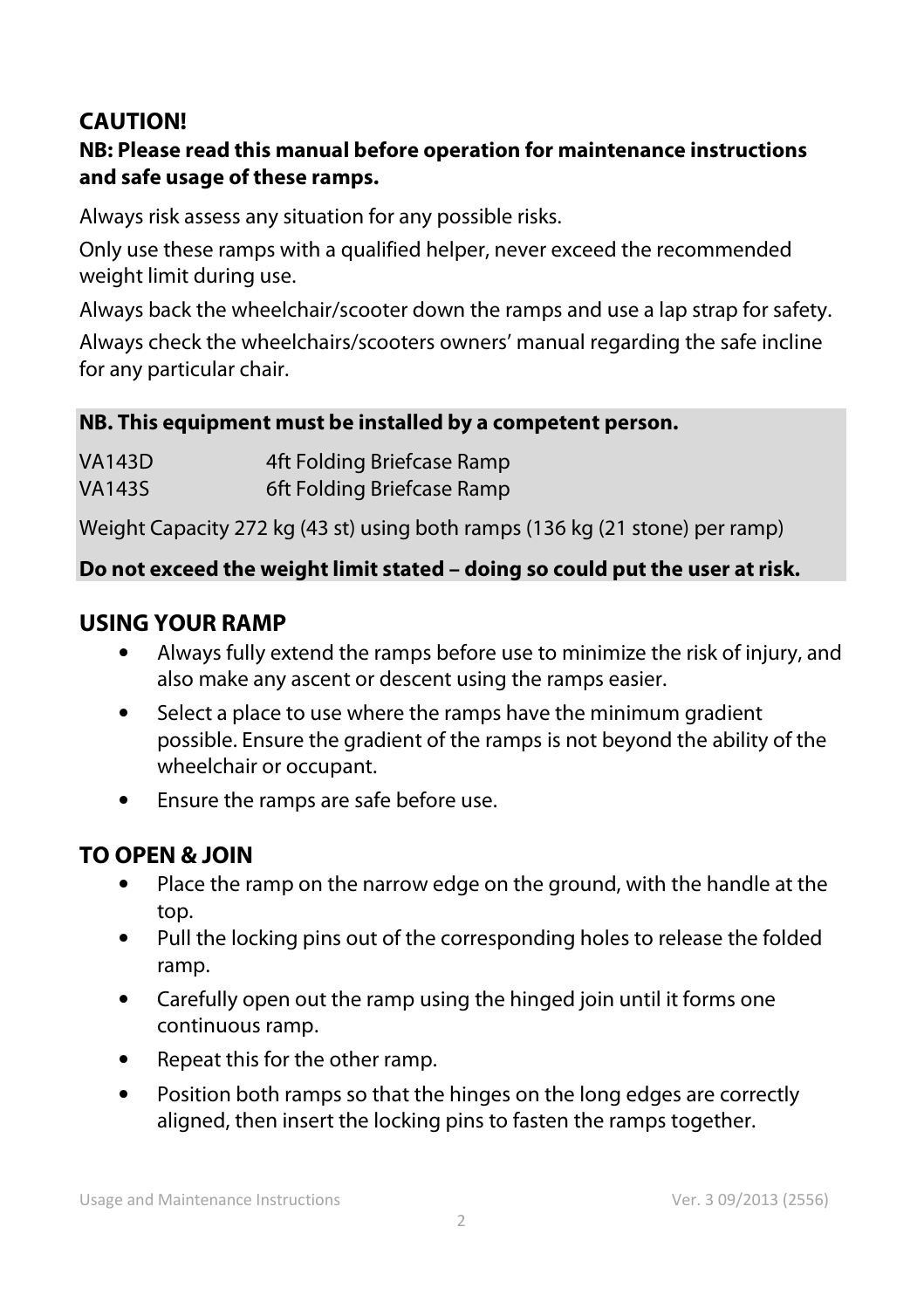# **TO CLOSE**

- Remove the locking pins from the long edge hinges.
- Carefully fold each individual ramp along the short edge hinge and insert the locking pins into the appropriate hole to fasten the ramp closed.
- Repeat this for the other ramp.

### **MAINTENANCE & SAFETY**

- Regularly check your ramps for worn, loose or damaged parts If you find any of these to be damaged you must not use your ramps and you must contact your dealer immediately.
- Always use both ramps, and ensure they are level and parallel to each other.
- Ensure ramps are fully extended and locked in position.
- Do not attempt to use ramps on gradients above 1 in 12. Please also check the gradient your wheelchair or scooter is capable of.
- Do not exceed the weight capacity of the ramps.
- Only allow one person/ mobility vehicle to use the ramps at once.
- The surface of the ramps may become slippery in icy or wet conditions. Please exercise caution in these conditions.
- Keep your ramps clean of any dirt or debris as this could interfere with its sliding motion.
- Always use the ramps in line with the wheelchairs/scooter manufacturer's guidelines; NEVER use it at a steeper gradient than recommended.
- Do not modify or add to your ramp as it could void any warranty claims.
- Do not use the ramp for anything other than its original intended purpose.
- Only clean your ramps with mild detergent.
- Use caution when adjusting the length of your ramps and avoid any pinch points.

## **CLEANING**

Clean your Ramps using a mild detergent with a slightly damp, soft cloth only. Only use a mild detergent or disinfectant; never use an abrasive cleaner.

After cleaning, leave the Ramps somewhere warm and dry to air or wipe over with a dry, soft cloth. Do not leave in direct contact with a heat source.